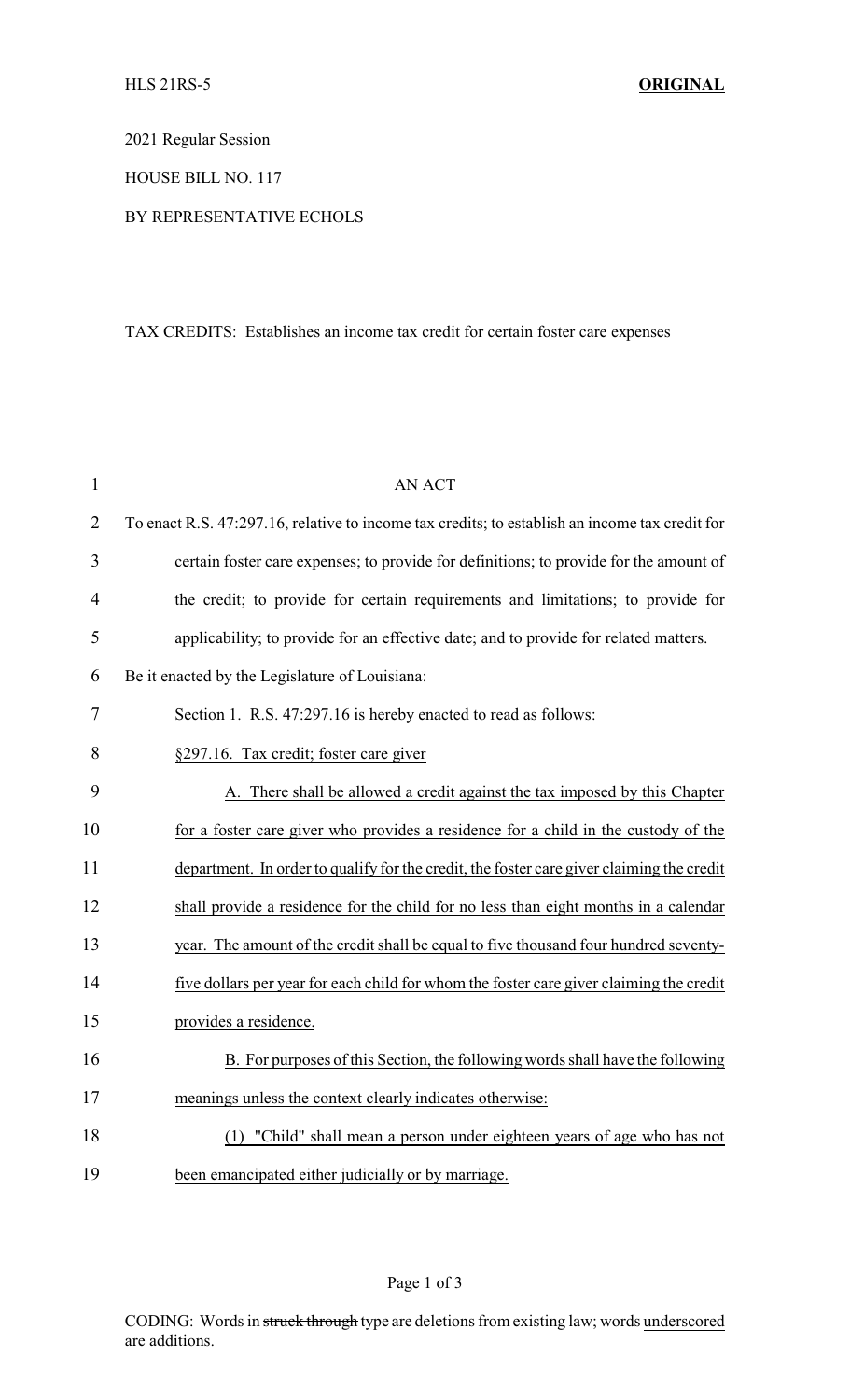| 1              | "Department" shall mean the Department of Children and Family<br>(2)                          |  |  |
|----------------|-----------------------------------------------------------------------------------------------|--|--|
| $\overline{2}$ | Services.                                                                                     |  |  |
| 3              | (3) "Foster care giver" shall mean an individual who is, or a couple who are,                 |  |  |
| $\overline{4}$ | certified as a foster parent by the department or a relative, fictive kin, or other           |  |  |
| 5              | suitable individual approved and supervised by the department for the provision of            |  |  |
| 6              | substitute care for a child in the custody of the department.                                 |  |  |
| 7              | C. If the amount of the credit authorized pursuant to the provisions of this                  |  |  |
| 8              | Section exceeds the amount of the tax liability for that year of the taxpayer claiming        |  |  |
| 9              | the credit, the excess credit amounts may be carried forward as a credit against              |  |  |
| 10             | subsequent Louisiana income tax for a period not to exceed five years.                        |  |  |
| 11             | Section 2. The provisions of this Act shall be applicable to tax years beginning on           |  |  |
| 12             | or after January 1, 2022.                                                                     |  |  |
| 13             | Section 3. This Act shall become effective upon signature by the governor or, if not          |  |  |
| 14             | signed by the governor, upon expiration of the time for bills to become law without signature |  |  |
| 15             | by the governor, as provided by Article III, Section 18 of the Constitution of Louisiana. If  |  |  |
| 16             | vetoed by the governor and subsequently approved by the legislature, this Act shall become    |  |  |
| 17             | effective on the day following such approval.                                                 |  |  |
|                |                                                                                               |  |  |

## DIGEST

The digest printed below was prepared by House Legislative Services. It constitutes no part of the legislative instrument. The keyword, one-liner, abstract, and digest do not constitute part of the law or proof or indicia of legislative intent. [R.S. 1:13(B) and 24:177(E)]

| HB 117 Original | 2021 Regular Session | Echols |
|-----------------|----------------------|--------|
|-----------------|----------------------|--------|

**Abstract:** Establishes an income tax credit equal to \$5,475 per child, per year for a foster care giver who provides a residence for a child in the custody of the Dept. of Children and Family Services (DCFS) for no less than eight months during a calendar year.

Proposed law provides for an income tax credit for a foster care giver who provides a residence for no less than eight months during the calendar year for a child in the custody of DCFS. The amount of the credit shall equal \$5,475 per year for each child for whom the foster care giver claiming the credit provides a residence.

Proposed law defines a "child" as a person under 18 years old who has not been emancipated either judicially or by marriage.

Proposed law defines "foster care giver" as an individual who is, or a couple who are, certified as a foster parent by DCFS or a relative, fictive kin, or other suitable individual